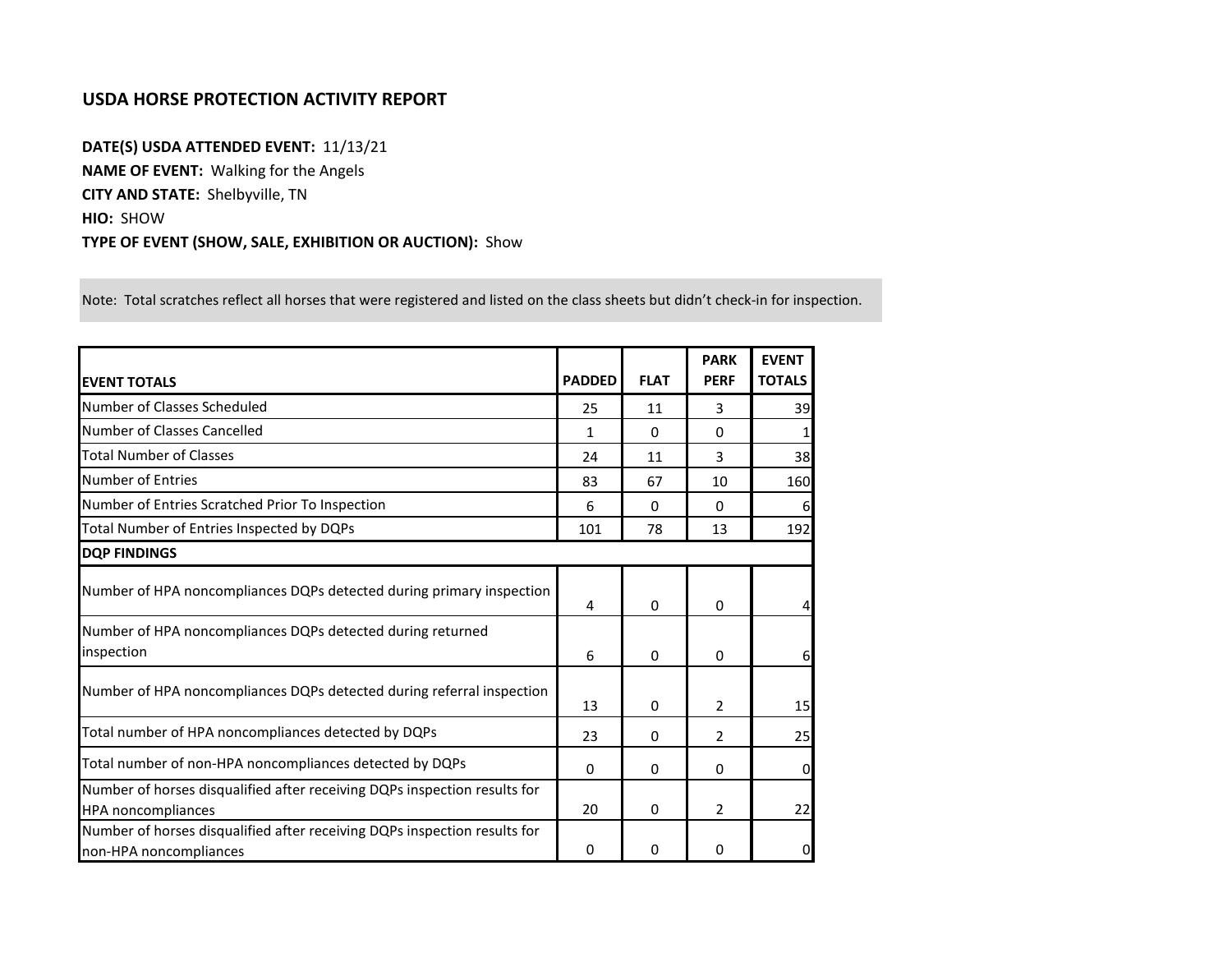| <b>USDA FINDINGS</b>                                                  |          |              |                |    |
|-----------------------------------------------------------------------|----------|--------------|----------------|----|
| Number Pre-show Entries USDA VMOs Inspected                           | 13       | 2            | 0              | 15 |
| Number Post-show Entries USDA VMOs Inspected                          | 21       | 3            | 3              | 27 |
| Total Number of Entries USDA VMOs Inspected                           | 34       | 5            | 3              | 42 |
| Number of HPA noncompliances detected by USDA VMOs and returned to    |          |              |                |    |
| <b>DQPs</b>                                                           | 6        | 0            | 0              | 6  |
| Number of HPA noncompliances detected by USDA VMOs and referred to    |          |              |                |    |
| <b>DQPs</b>                                                           | 13       | 0            | 2              | 15 |
| Total number of HPA noncompliances detected by USDA VMOs              | 19       | $\Omega$     | 2              | 21 |
| Number of HPA noncompliances referred by USDA VMOs to Show            |          |              |                |    |
| Management for disqualification                                       | 0        | 0            | 0              | 0  |
| Number of horses disqualified by Show Management after receiving USDA |          |              |                |    |
| VMOs inspection results                                               | $\Omega$ | $\mathbf{0}$ | $\Omega$       |    |
| <b>MANAGEMENT ACTION</b>                                              |          |              |                |    |
| Total Number of Horses Disqualified by Show Management for HPA        |          |              |                |    |
| noncompliances                                                        | 20       | $\Omega$     | $\overline{2}$ | 22 |
| Total Number of Horses Disqualified by Show Management for non-HPA    |          |              |                |    |
| noncompliances                                                        | 0        | 0            | 0              |    |
| Total Number of Horses Disqualified by Show Management                | 20       | 0            | 2              | 22 |

|                                             |               |             | <b>PARK</b> | <b>EVENT</b>  |
|---------------------------------------------|---------------|-------------|-------------|---------------|
| HPA NONCOMPLIANCE BREAK DOWN (DQP PRE-SHOW) | <b>PADDED</b> | <b>FLAT</b> | <b>PERF</b> | <b>TOTALS</b> |
| Bilateral                                   |               | 0           | O           |               |
| Unilateral                                  | 6             | 0           | 0           | 6             |
| <b>Scar Rule</b>                            | 0             | 0           | 0           | 0             |
| <b>Prohibited Substance</b>                 |               | 0           |             |               |
| <b>Action Devices</b>                       | 0             | 0           | 0           | 0             |
| Heel/Toe                                    | 0             | 0           |             | 0             |
| <b>50% Rule</b>                             | 0             | 0           |             | 0             |
| <b>High Band</b>                            | 0             | 0           |             | 0             |
| Other HPA noncompliance - Please Specify:   | 0             | 0           |             | 0             |
| NON HPA noncompliance - Please Specify:     | 0             | 0           |             | 0             |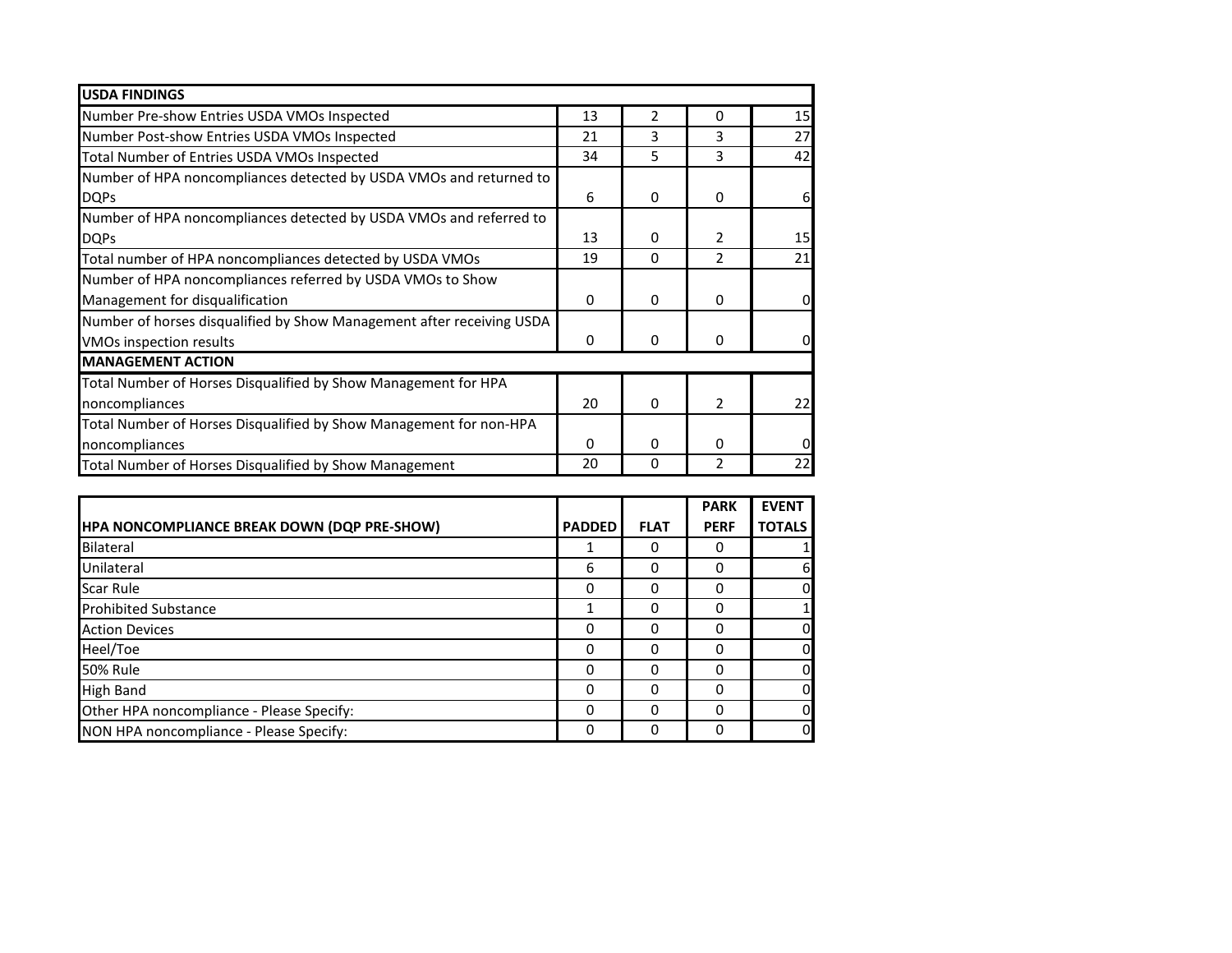|                                                        |               |             | <b>PARK</b>   | <b>EVENT</b>            |
|--------------------------------------------------------|---------------|-------------|---------------|-------------------------|
| HPA NONCOMPLIANCE BREAK DOWN (DQP POST-SHOW)           | <b>PADDED</b> | <b>FLAT</b> | <b>PERF</b>   | <b>TOTALS</b>           |
| Bilateral                                              | 0             | 0           |               | 01                      |
| Unilateral                                             | 3             | 0           |               | $\overline{\mathsf{3}}$ |
| Scar Rule                                              | 0             | 0           | 0             | <sub>0</sub>            |
| <b>Prohibited Substance</b>                            | 0             | 0           |               | $\overline{0}$          |
| <b>Action Devices</b>                                  | 2             | 0           |               | $\overline{2}$          |
| Heel/Toe                                               | 0             | 0           | 0             | <sub>0</sub>            |
| <b>50% Rule</b>                                        | 0             | 0           | 0             | <sub>0</sub>            |
| High Band                                              | 0             | 0           |               | $\overline{0}$          |
| Other HPA noncompliance - Please Specify: inflammation | 10            | $\Omega$    | $\mathcal{P}$ | 12                      |
| NON HPA noncompliance - Please Specify:                | 0             | 0           |               | <sub>0</sub>            |

|                                                    |               |             | <b>PARK</b> | <b>EVENT</b>  |
|----------------------------------------------------|---------------|-------------|-------------|---------------|
| <b>HPA NONCOMPLIANCE BREAK DOWN (VMO PRE-SHOW)</b> | <b>PADDED</b> | <b>FLAT</b> | <b>PERF</b> | <b>TOTALS</b> |
| Bilateral                                          | 0             | 0           |             |               |
| Unilateral                                         | 3             | 0           | O           |               |
| <b>Scar Rule</b>                                   | 0             | 0           |             |               |
| <b>Prohibited Substance</b>                        |               | 0           |             |               |
| <b>Action Devices</b>                              | 0             | 0           |             | n             |
| Heel/Toe                                           | 0             | 0           |             |               |
| <b>50% Rule</b>                                    | 0             | 0           |             | 0             |
| <b>High Band</b>                                   | $\Omega$      | 0           |             | $\Omega$      |
| Other HPA noncompliance - Please Specify:          | $\Omega$      | 0           |             | 0l            |

|                                                        |               |             | <b>PARK</b> | <b>EVENT</b>  |
|--------------------------------------------------------|---------------|-------------|-------------|---------------|
| <b>HPA NONCOMPLIANCE BREAK DOWN (VMO POST-SHOW)</b>    | <b>PADDED</b> | <b>FLAT</b> | <b>PERF</b> | <b>TOTALS</b> |
| Bilateral                                              |               |             | 0           |               |
| Unilateral                                             | า             |             | 0           |               |
| <b>Scar Rule</b>                                       | 0             |             | 0           |               |
| <b>Prohibited Substance</b>                            | 0             |             | 0           |               |
| <b>Action Devices</b>                                  | า             |             | 0           |               |
| Heel/Toe                                               | 0             |             | 0           |               |
| <b>50% Rule</b>                                        | 0             |             | 0           |               |
| High Band                                              | 0             |             | 0           |               |
| Other HPA noncompliance - Please Specify: inflammation | 10            | 0           | 2           | 12            |